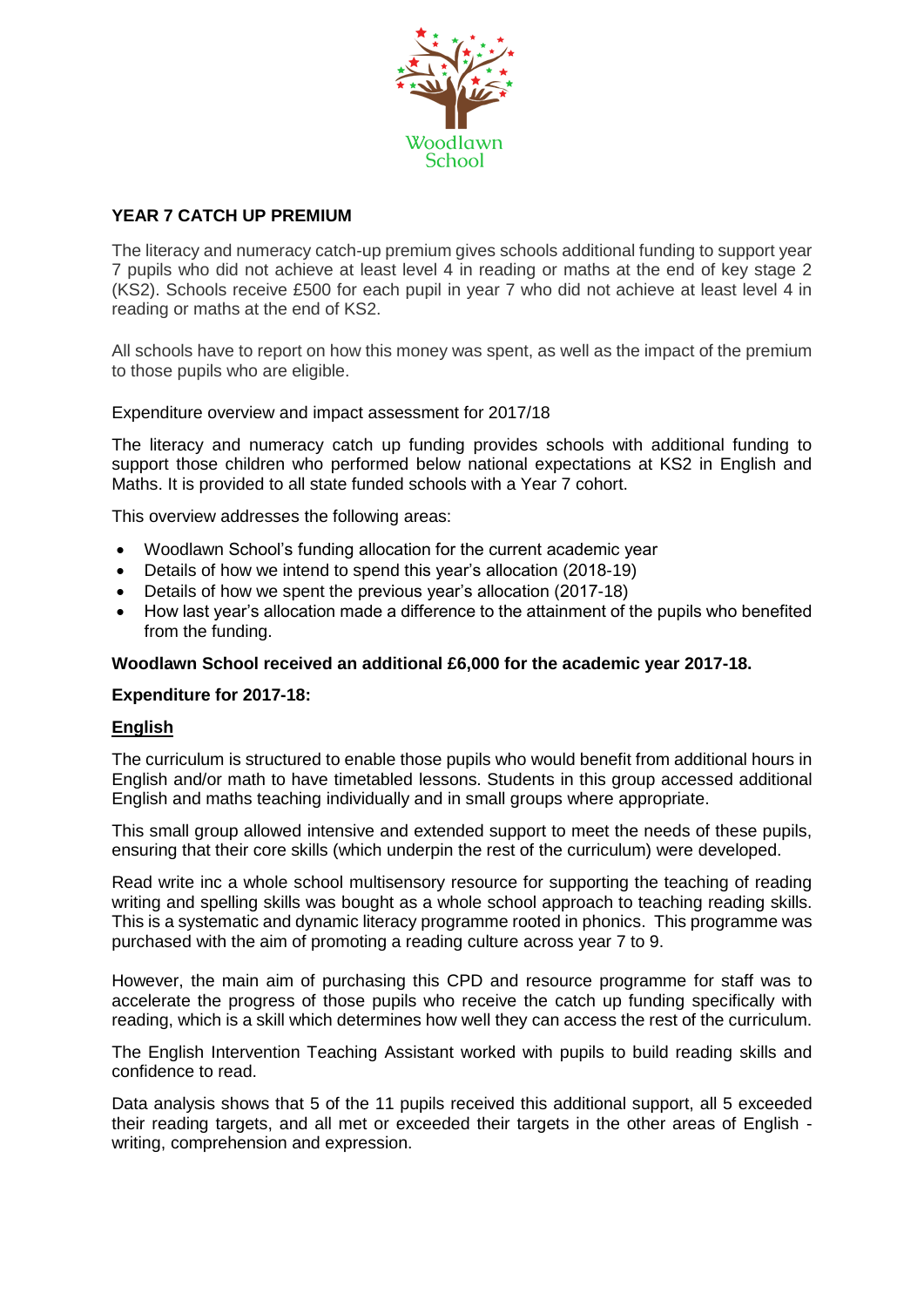

# **Maths**

All staff received CPD training in 'Talk 4 Maths' an approach developed to support pupils understanding of maths.

The class teaching assistants worked with the year 7 pupils to build confidence in maths and to develop understanding of core skills set in a problem solving context.

Data analysis shows that of the 7 pupils receiving this additional support all met or exceeded their maths targets for the year.

Of the Yr 7 cohort 6 pupils present with more complex SEN and were supported in their English curriculum with additional resources including additional SALT intervention through a class project to maximise integrated therapy and education.

## **Year 7 catch up actions 2017-18**

Woodlawn School is determined to support students who have not made national expected progress in either or both of English and Maths to ensure that core skills are developed.

This is to embed success in English and Maths, but also so that students can be successful across a diverse and rich range of subjects with a core literacy and numeracy base.

| <b>Strategy</b>                                                            | <b>Additions</b>                              |
|----------------------------------------------------------------------------|-----------------------------------------------|
| Termly assessment of progress and where<br>necessary, adjusted approaches. |                                               |
| Reader                                                                     | Tracking systems for reader programme         |
| programme: promoted through                                                | pupils combined with priority reader focus in |
| intensive focus on ensuring that students of                               | library lessons each week for reluctant/less  |
| all abilities are actively reading for meaning.                            | competent readers                             |
| Extra English sessions: students who are                                   | Additional staffing will ensure timetabled    |
| less secure in English will receive additional                             | skill-based lessons from an additional        |
| lessons.                                                                   | member of staff.                              |